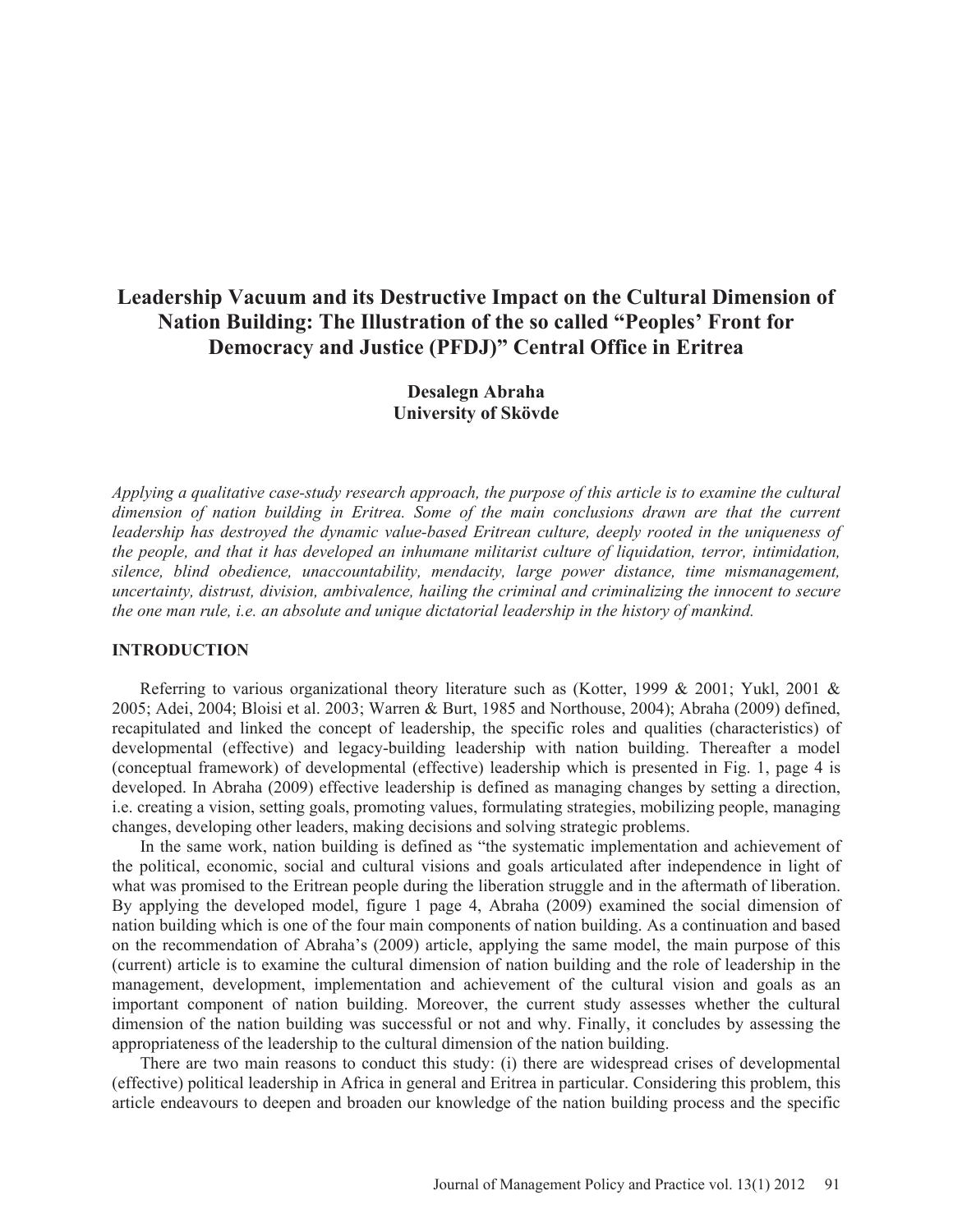role of leadership in the process and thereby to make a contribution to the solution of the crises which are endemic in the continent and (ii) there are conflicting views among Eritreans regarding the cultural dimension of nation building and the quality of the leadership in Eritrea. The proponents of the government claim that the quality of leadership is very high, whereas the opponents attribute the current saddening situation of the nation to the lack of appropriate, i.e. developmental (effective) and quality leadership. Thus, this work endeavours to bridge the gap which exists among Eritreans in the issue examined which in its turn can facilitate the nation building task by highlighting the main characteristics and qualities of the current leadership. Moreover, it sheds light and thereby makes a contribution to solve, or at least improve, the serious leadership crises which are endemic to the African continent.

### **A MODEL OF DEVELOPMENTAL (EFFECTIVE) LEADERSHIP IN NATION BUILDING**

A model which contains three groups of variables is presented in Figure 1 below. The three groups of variables are: (i) the four dimensions of nation building, (ii) the six roles of leaders that build modern nations, and (iii) the characteristics by which developmental (effective) and legacy-building leaders are marked in nation building.





# **THE FOUR DIMENSIONS OF NATION BUILDING**

Engendering a dynamic value-based culture rooted in a people's uniqueness; developing appropriate economic infrastructure and policies; building a matured, progressive, stable and participatory political pluralism; and building social unity and cohesion are the four dimensions of nation building. This article addresses the first dimension, i.e. engendering a dynamic value-based culture, specifically the cultural dimension of nation building in Eritrea.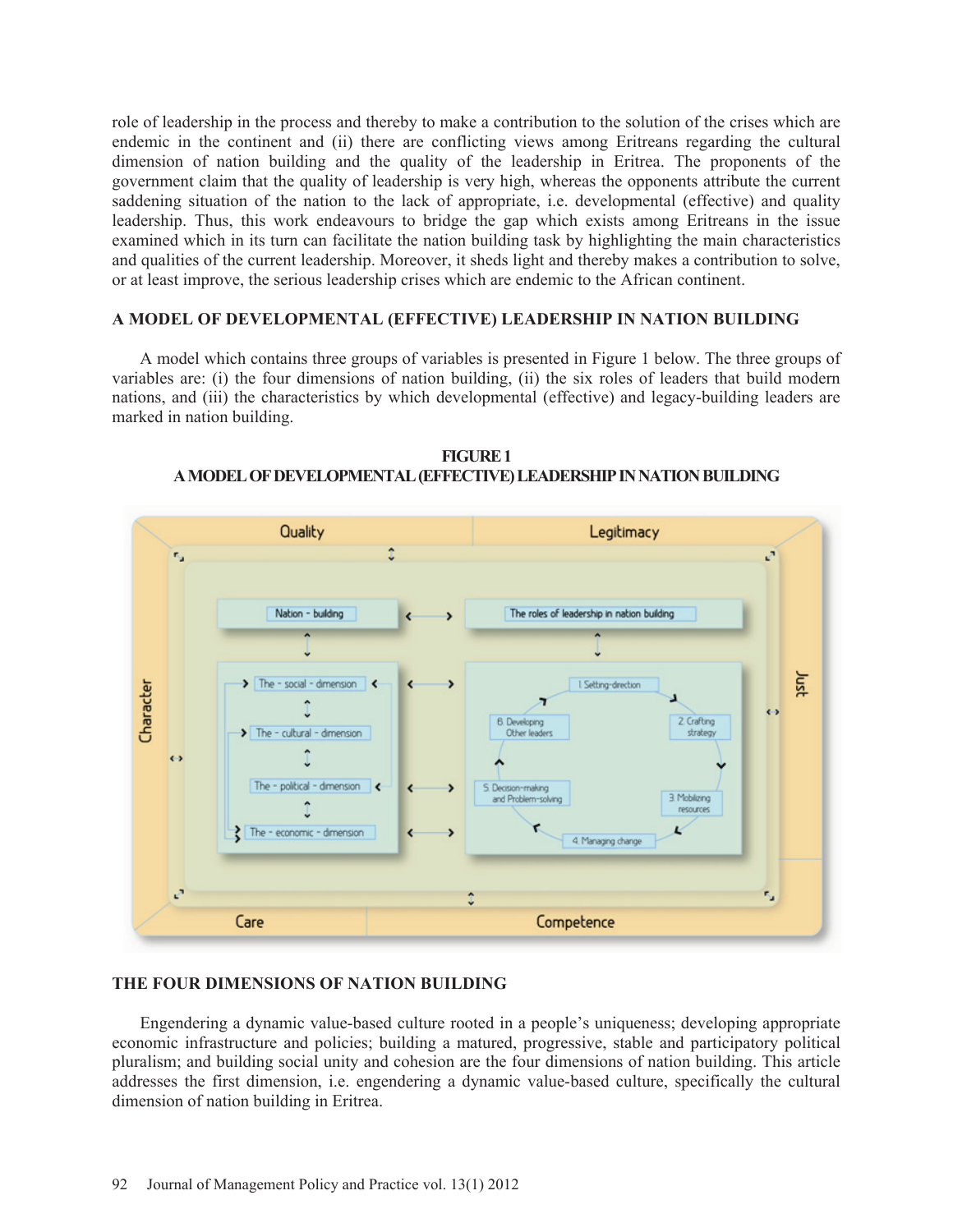#### **The Cultural Dimension of Nation Building**

Culture is defined as the values, beliefs, orientations and underlying assumptions prevalent among people in a society (Schein, 1985). The first scholar to notice the relationship between progress and culture is Marx Weber, as he postulated that the pillars on which Western capitalism, initially was built upon was the Calvinistic Protestant ethic of hard work, frugality and better time management, etc. (Weber, 1905). In a broader sense, according to Jobber & Fahy (2009), the three social influences on consumer behaviour are: culture, social class and reference groups.

Likewise, Hofstede (1992) applied the following five dimensions of culture to explain how cultural values influence various types of business and market behaviour (i) Individualism versus collectivism, (ii) Power distance that measures the tolerance of social inequality, that is, the extent to which the less powerful members of organizations and institutions accept and expect that power is distributed unequally, (iii) Uncertainty avoidance that measures how much members of a society tolerate uncertainty, (iv) Masculinity versus femininity deals with the division of roles between men and women and (v) Longterm versus short-term time orientation.

The author argues that the five cultural values presented above and other aspects of culture influence the citizens' behaviour and mode of life in any country which in its turn affects how a nation is built and progresses. This is because all those elements of culture serve as pillars in building and determining the social, political, economic, ideological, legal structures and in determining a society's behaviour and way of life which makes them of vital concern to nation building. In other words, all the main elements of culture in any country or society are some of the vital determinants of the nation building process and national progress. To conclude, the nation building process and national progress can be achieved, i.e. be successful or fail, be promoted or retarded based on the prevailing and developing cultural values in any country.

In this article, the impact of the following elements of culture in nation building will be addressed. *Power-distance* can either be wide or narrow. It measures how much a society and its members tolerate an unequal distribution of power in the society as a whole and in organizations in the society (Usuiner and Lee, 2009). In a society where power distance is wide people tolerate whatever the over ordinates do irrespective of whether it is good or bad. Do people react or remain passive whenever their leaders violate e.g. the rule of law, human rights and justice. If people accept whatever leaders do, power distance is wide, however if they oppose when something goes wrong power distance is narrow. *Individualism* versus *Collectivism* in determining national as well as other issues of common concern. In the case where individualism is a dominant culture, the issues of national and common concern are decided on the basis of individual wishes and whims and in the case of a collectivist society, the national and common issues are decided by the decisions done collectively by the concerned authorities (Adei, 2004). *Masculinity* versus *Femininity.* The emphasis on masculine societies is on assertiveness, money, showing off possessions and caring less about the welfare of others (Usuiner and Lee, 2009). According to the same source, the emphasis in female societies is on nurturing roles, interdependence between people and caring for others (who are seen as worth caring for, because they are weak). It also refers to how much and to what extent duties and responsibilities of men and women are properly determined in a society. *High* versus *low level of uncertainty avoidance* measures the extent to which people in a certain country are risk-takers or risk-averters in their everyday life (Hofstede, 1992). *Long-Term* versus *Short-Term Time Orientation* measures people's attitude to work and time management (Czinkota and Ronkainen, 2010). If people discuss issues of common concern and take the necessary measures in the immediate and right time one can say there is a short-time orientation in a society, however if people simply postpone national as well other issues of common concern for an indefinite period of time, long-term orientation is a typical feature. *Neutrality (Ambivalence)* versus *Active Participation* measures how people react in the case of wrong doings such as human rights violations. In such occasions do people remain passive or actively participate? The degree of acceptance of *Evidence based* versus *Unsubstantiated Allegations.* This is a measurement of to what extent people expect and demand their leaders to present evidence before and or after any measure/s at the individual, organizational or national level are taken. *High* versus *Low Level of the love of a country*. This concept measures whether the level of the citizens' love of their country is high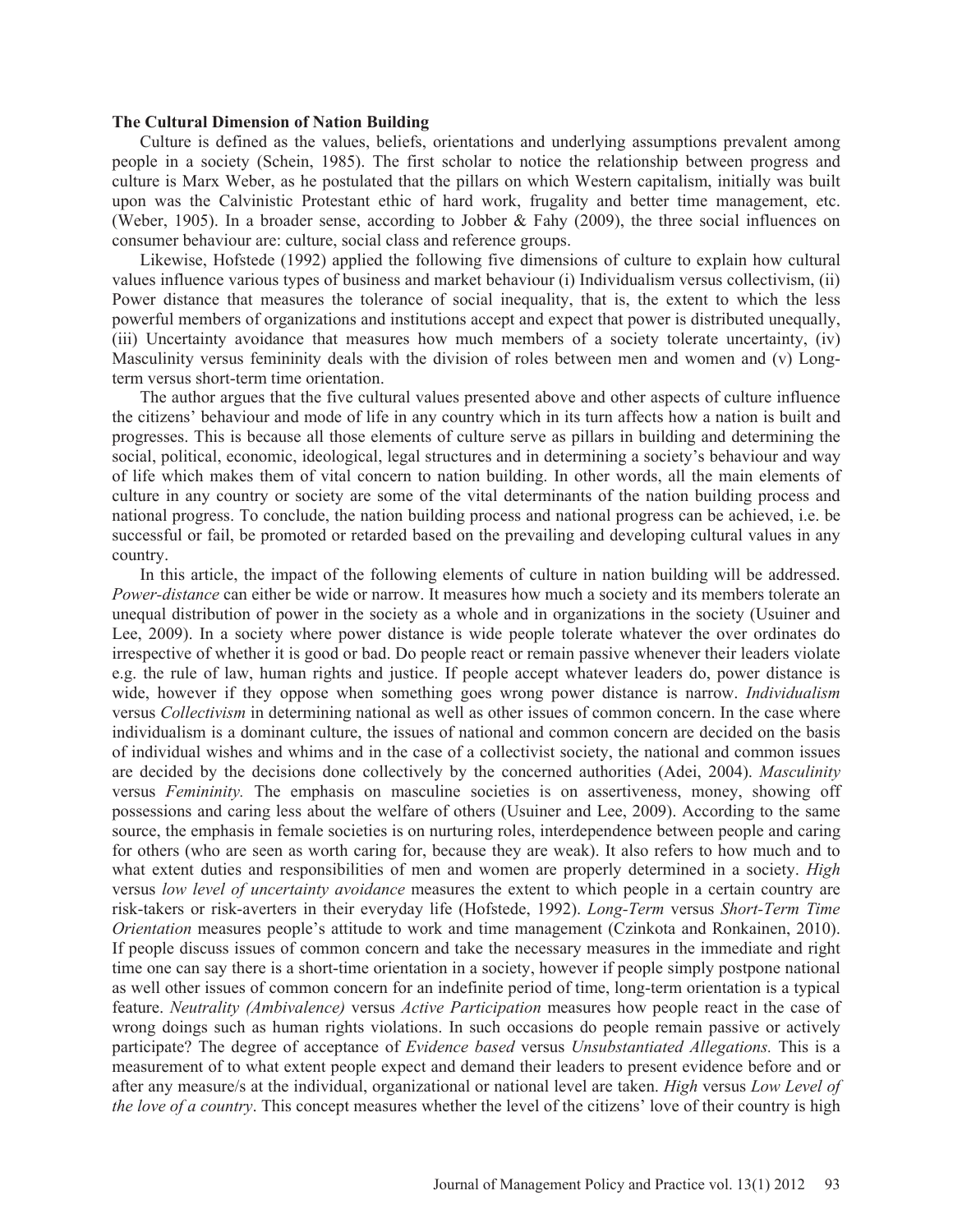or low. If people are ready to pay the necessary sacrifices to promote national interest high level of the love of country can be said to be prevailing in a certain society. However, if people are not ready to make the necessary individual sacrifices to promote national interest, the level of the love of a country is low. **Truth Versus Mendacity, Open versus Closed Mindedness** and **Inventiveness versus Lousiness** in everyday life are the cultural elements to be dealt with in this work.

# **DEVELOPING APPROPRIATE ECONOMIC POLICIES AND INFRASTRUCTURE TO ACHIEVE ECONOMIC PROGRESS**

This one deals with improving the standard of living, specifically the material welfare of the citizenry. The economic dimension should put more focus on wealth creation, on poverty reduction and on a combination of both depending on the situation prevailing in a certain country. If poverty is at a very low level wealth creation should get the priority and less emphasis should be done on poverty reduction. However, if there is a wide spread poverty in a country priority should be to poverty reduction and less focus on wealth creation. However if both there is moderate level of poverty, both poverty reduction and wealth creation should get more or less the same emphasis.

#### **Building a Participatory, Pluralist, Stable and Progressive Political System**

Developing a participatory, pluralist, stable, matured and progressive political order based on the people's traditions and customs is a prerequisite to a successful nation building. According to Basil (1992), one of the main errors of post-independent Africa has been the total rejection of people's traditions and customs in favour of the capitalist and socialist ideologies.

#### **Social Development & Social Justice (Termed ´Economic and Social Democracy´)**

The social aspects of nation building includes education, health, water, and sanitation, information, communication and technology infrastructure which can be categorized under "socio-economic infrastructure", Adei (2004). These factors can be considered as almost the preconditions for modern nation building. The other aspects of the social dimension of nation building, addressed by Adei (2004) are: Building social cohesion, which incorporates sustained efforts to build social capital. Conflict prevention and peaceful resolution of conflicts, these issues necessitate dealing with various factors such as ethnic politics, inequity, and human rights abuses. Additional aspects of the social dimension of nation building include Continuous efforts to build trust, consensus, and dialogue and Promotion of justice, equity, basic freedoms and the reduction of bureaucratic corruption. Abraha (2009) examined the social dimension of nation building in Eritrea by incorporating the above issues in the model, i.e. Figure 1 in page 4.

### **THE SPECIFIC ROLE (TASK) OF LEADERS**

#### **Setting the Direction**

Leadership provides direction to nation building by formulating a national vision, by defining national development goals, by promoting right national values, and by being living models of their conviction (Yukl, 2006). To support a radical change, people need to have a vision for a better future that is attractive enough to justify the sacrifices and hardships the change will require. The vision can provide a sense of continuity for followers by linking past events and present strategies to a vivid image of a better future for the organization. To be the driving force of national efforts a vision has to be translated into S.M.A.R.T. (specific, measurable, attainable, realistic and time-bound) goals (Adei, 2004 & Bloisi, 2003).

### **Crafting Strategy to Fulfil the Vision**

Be it governmental, non-profit, or a business to achieve the development goals that flow from the vision, every organization – needs to craft multiple strategies (Bloisi, 2003). The development of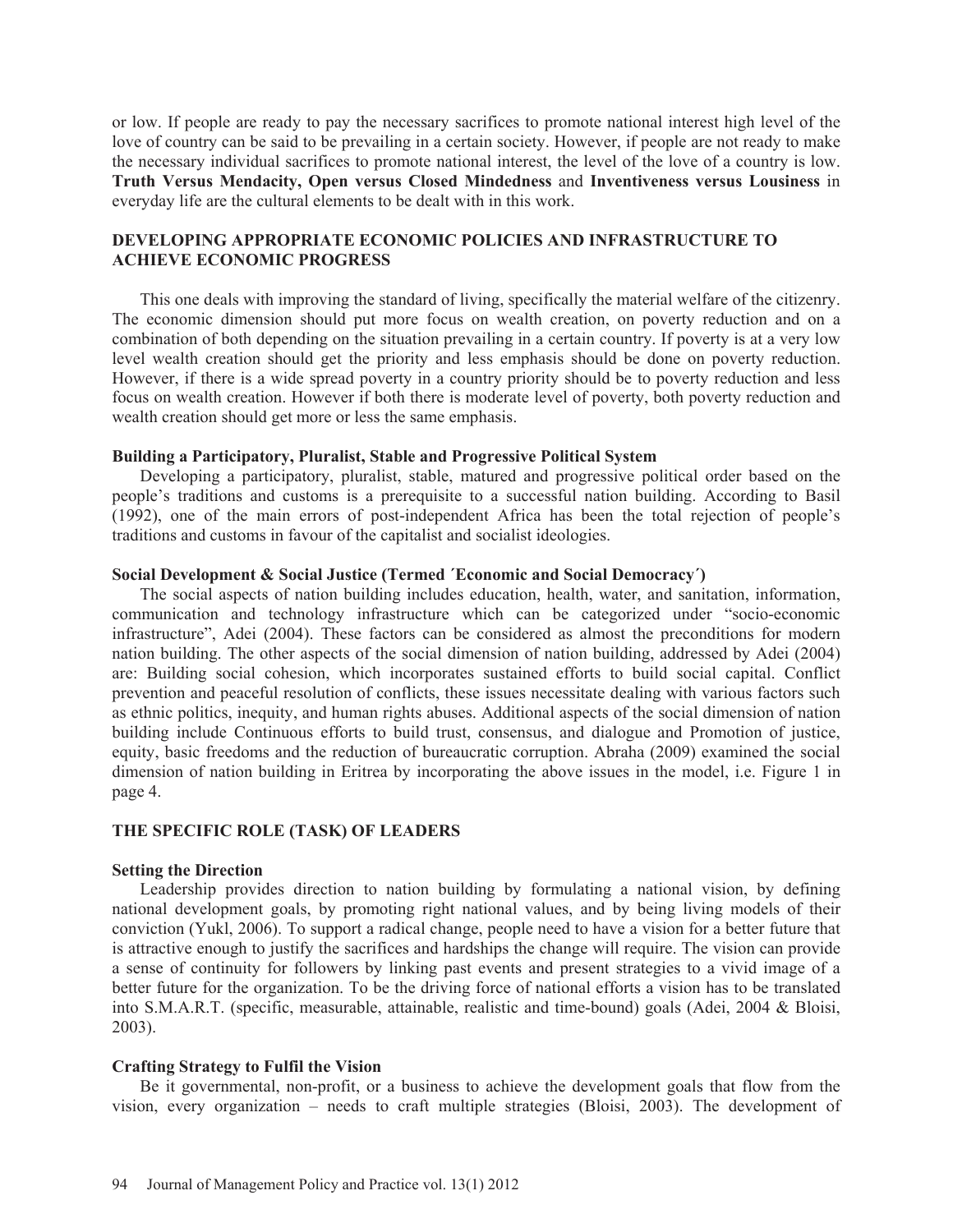strategies is also applicable to nation building as Adei (2004) discusses it in detail. Leaders have to put together effective growth strategies translated into effective policies and programmes that, over time, enable the realization of national goals.

#### **Mobilizing the Whole Nation behind the Vision, Goals and Strategies**

Mobilizing people to achieve a development invariably starts with a competent and trusted national economic management team, such as the Korean Development Institute, and mobilizing the indigenous business community (Adei, 2004). Mobilization can be derived from a clear vision, credible strategy, demonstrating a commitment to improve welfare and being demonstrably zero-tolerant as far as corruption is concerned. Mobilizing people is different and it is more of a communications challenge than a design problem (Kotter, 1999)

# **Managing Change Effectively**

Leaders have to develop the national capacity necessary to manage the chosen path to change and development (Adei, 2004). Kotter (1999) draws two lessons about change management. First, change process goes through a series of phases that, in total, usually require a considerable length of time. The second is that critical mistakes in any of the phases can have a devastating impact, slowing momentum and negating hard-won gains.

#### **Decision Making and Problem Solving**

The two tasks of effective leaders are taking decisions and solving development problems. At certain times, leadership is a lonely job and more so when one has to take the critical, and sometimes, life-anddeath decisions (Adei, 2004).

#### **Developing Other Leaders**

According to Kotter (1999) and Kul (2005), one of the main duties of leaders and managers is to develop leadership and management skills. To perform the duty of nation building, a great number of other leaders are needed under the leader of a nation. A successful national development leader should not hesitate to develop a competent leader to function as his successor with a similar vision to continue the ongoing national building process.

#### **DEVELOPMENTAL (EFFECTIVE) AND LEGACY-BUILDING LEADERSHIP CHARACTERISTICS**

National deterioration occurs if a nation lacks quality, legitimate and just leaders (Munroe, 1993). According to Adei (2004), the three central elements of leadership are quality, legitimacy and just. *Quality* means to be competent in the task of nation building. *Legitimacy* is winning an election. The third is *Just*. If a country has just, competent and legitimate leaders, within a certain period of time that every country is put on an irreversible path to socio-economic development.

Effective leaders tend to possess three important features, i.e. C*haracter*, *Competence* and *Care*  (Janis, 1982).

#### **THE RESEARCH METHODS**

Both primary and secondary data are used in this article. The secondary data applied in this work is collected from both the PFDJ charter and other unpublished articles which deal with the Eritrean culture. It is only the data from the PFDJ charter which is included directly in the empirical findings as a secondary data. However, the information in the other articles is not included in the empirical findings and is only used to verify and or to secure the validity of the information collected by interviewing the government officials. The information in the various unpublished articles is not included in the empirical findings as the articles were not published in per-reviewed journals. However, the information in those articles has been seriously considered when the interview questions were formulated, when the interview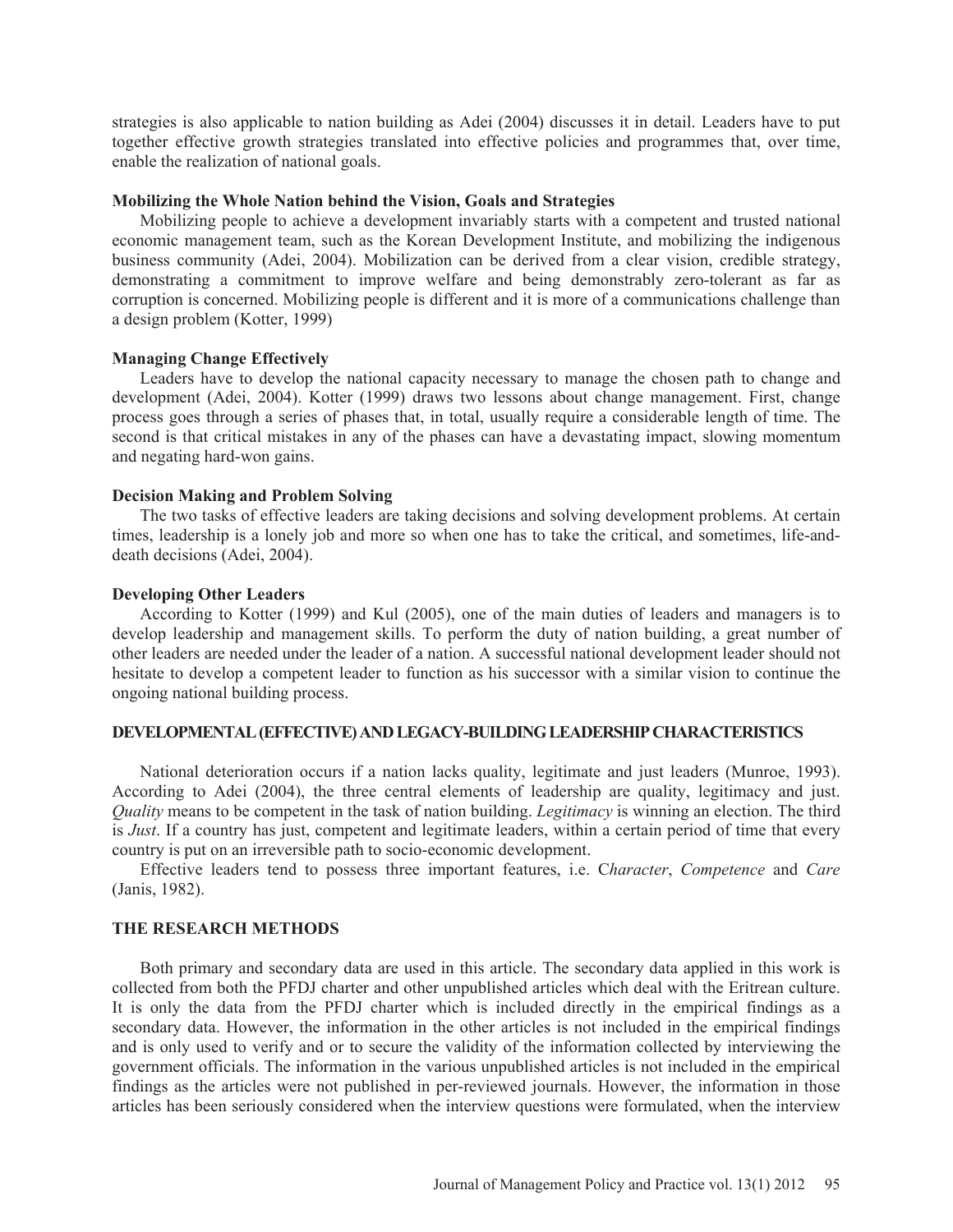was conducted, in transcribing the information collected through interviews and in the analysis of the data and in drawing conclusions when it corresponds with the information collected in the interviews and with the authors knowledge, observation and experience of the Eritrean culture. This shows that the author has checked the validity and reliability of the primary data by comparing it with the information in the unpublished articles and his own knowledge and experience.

The primary data is collected by interviewing previous government officials. The information collected through interviews are included in the empirical findings and their trustworthiness is confirmed as they do correspond with the facts in the articles mentioned above as well as with the author's personal observation, knowledge and experience of the Eritrean culture an Eritrean who is well versed about the Eritrean culture. The author has not included his own personal observation, knowledge and experience in the empirical findings but has used them only as corroboratory evidence to the primary data collected through interviews together with the information from the unpublished articles. The author decided to exclude his own personal observations, experience and knowledge from the empirical findings to avoid the bias that it can introduce to the research. The approach described above increases the validity of the study however the reliability can be moderate like any other qualitative study. Moreover, the number of the respondents was small as it was not an easy task to find other people who were ready to be interviewed. The author is very aware of as to how the very limited number of respondents can affect the reliability of the study but did not have a choice rather than to describe what could be obtained. To increase the validity of the results of this article the author contacted 20 former government officials to provide him with information about the Eritrean culture, however it was only three of them who were ready to be interviewed and to provide the necessary information.

The following procedures are followed to collect primary data. (i) Selection of interviewees: The author identified twenty people who were holding leadership positions during the liberation struggle and after independence. Moreover, others from the academia who possessed knowledge about the Eritrean culture are also identified and contacted. (ii) Formulation of the interview questions: The interview questions are formulated by strictly following the research issues and purpose of the article, the information on the PFDJ charter as well as the information in the unpublished articles. (iii) The research proposal, research methods and interview questions were read and commented by two researchers on cultural issues. Their comments were used to develop further the research issues and interview questions. (iv) Thereafter, the interview questions were sent to three interviewees some days before the interview so that they would read the questions and get prepared for the interview. Even the other seventeen officials who refused to be interviewed have read and commented on the interview questions. Before asking the interviewees the specific interview questions, the three interviewees were asked to provide information about the general Eritrean culture and how it has changed and been developed during the armed struggle and after independence. All three interviews were recorded. The information collected was compiled and sent to the interviewees for their comments and some changes were done on the basis of the comments received. Some of the information was deleted and some additional information was also provided. The author has also asked the other seventeen people who refused to be interviewed to read and to comment on the transcribed interviews and they have made substantial contributions, however they were not ready to be interviewed as the main sources of information. (v) Presentation of the empirical findings: In this section the primary and secondary data collected from the primary and secondary sources were presented in a natural setting; (vi) Data analysis: The analysis was done by linking the empirical data with the various concepts, variables and sub-variables of the conceptual framework in order to address the research issues. Finally, conclusions are drawn and future research implications are drawn considering the contributions and limitations of the current study.

#### **THE CHOICE AND DEVELOPMENT OF THE MODEL**

In the applied model five more dimensions of culture have been added to those of Hofstede (1992) and the applied model contains ten dimensions. The author developed the additional five dimensions of culture considering the secondary data presented in Section 5.1 and the primary data in Section 5.2. The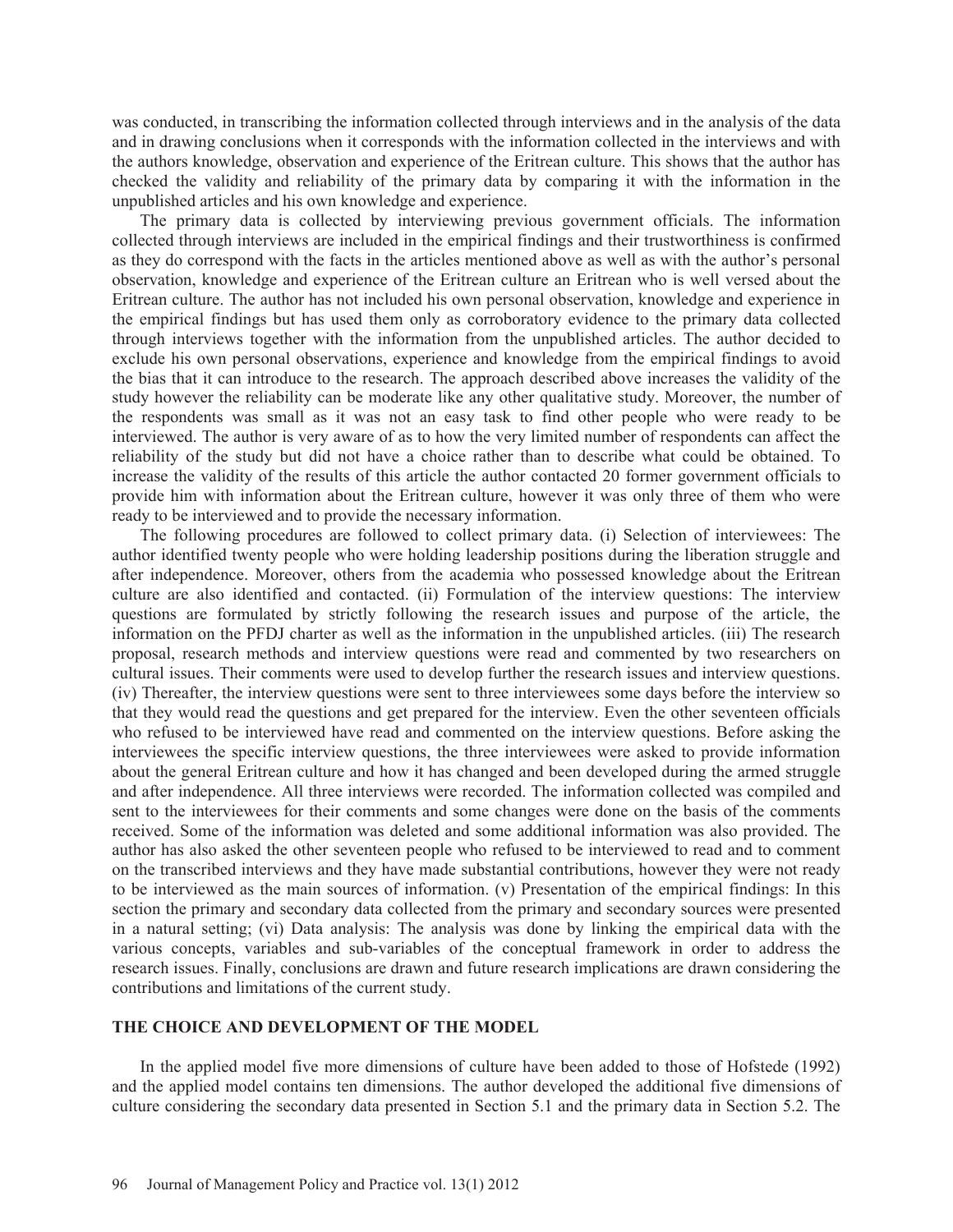reason for developing five additional dimensions is because the five cultural dimensions of Hofstede (1992) were not found out to be adequate enough to analyze the empirical findings, i.e. both the primary and secondary data. The additional five dimensions of culture are not literature based and are developed by the author in order to be able to make the analytical tool adequate enough to make a comprehensive analysis of the empirical findings so that it will be possible to arrive at credible and reliable conclusions. Both the primary and secondary data contain information which can't be analyzed with the five dimensions of Hofstede (1992) and it is considering the gap among the model and the empirical findings that the author has developed additional five dimensions in order to make the model an adequate and appropriate analytical tool. Hofstede (1992) model is deemed to be relevant to analyze a country's culture by the author and moreover (Usuiner and Lee, 2009) work shows that Hofstede dimensions of culture can be applied in studying a society's and organizational culture. The work of House et al. (1999) was also considered to be applied in this work. However, House et al. (1999) examined cultural influences on leadership and organizations, i.e., the extent to which specific leadership attributes and behaviours are universally endorsed as contributing to effective leadership and the extent to which the endorsement of leader attributes and behaviours is culturally contingent. However, as the problem and purpose of House et al. (1999) differs from the problem and purpose of this article, the author has considered it to be less relevant to this work. To make it clearer, the main purpose of this (current) article is to examine the cultural dimension of nation building and the role of leadership in the management, development, implementation and achievement of the cultural vision and goals as an important component of nation building.

#### **EMPIRICAL FINDINGS**

#### **Secondary Data**

In the PFDJ NATIONAL CHARTER, adopted by the  $3<sup>rd</sup>$  Congress of the EPLF/PFDJ, (1994) under section 2, our vision for a future Eritrea and under the sub-section our vision can be summarized into six basic goals and specifically under number 5 which deals with cultural revival, one finds the statement below:

"5 Cultural Revival: Drawing on our rich cultural heritage and on the progressive values we developed during the liberation, to develop an Eritrean culture characterized by love of country, respect for humanity, solidarity between men and women, love of truth and justice, respect for law, hard work, self-confidence, self-reliance, open mindedness and inventiveness."

#### **Primary Data**

The primary data is collected by interviewing three former government officials who are now in the Diaspora. They prefer to remain anonymous and are named as respondent one (R1), respondent two (R2) and respondent three (R3).

R1 described the power distance development and situation as follows: "Whatever is being said and done by the leaders is not at all questioned irrespective of whether one agrees or disagrees. This is something that started during the armed struggle and continued to be wider and wider and it can be said that it has reached an extreme width at present." R2 continued the discussion confirming what was said by R1, narrating that "Silence by the subordinates in the front and the people are tactically created by the leadership through coercion, intimidation and terror. Objecting and questioning what is being said by the leadership in the front and thereby in the country is not at all allowed and those who object are isolated, terrorized, labelled as traitors and different measures can be taken upon them depending on the situation." R3 continued the discussion as follows: "The power distance is not only large but it is getting larger and larger in due course of time and what one can find now in the country at present is an absolute and complete dictatorship in Eritrea which is unique in the history of mankind. Disappearances and languishing in prisons for an indefinite period of time without facing any trial are some of the typical consequences of objecting orders and maintaining and airing out divergent views contrary to what is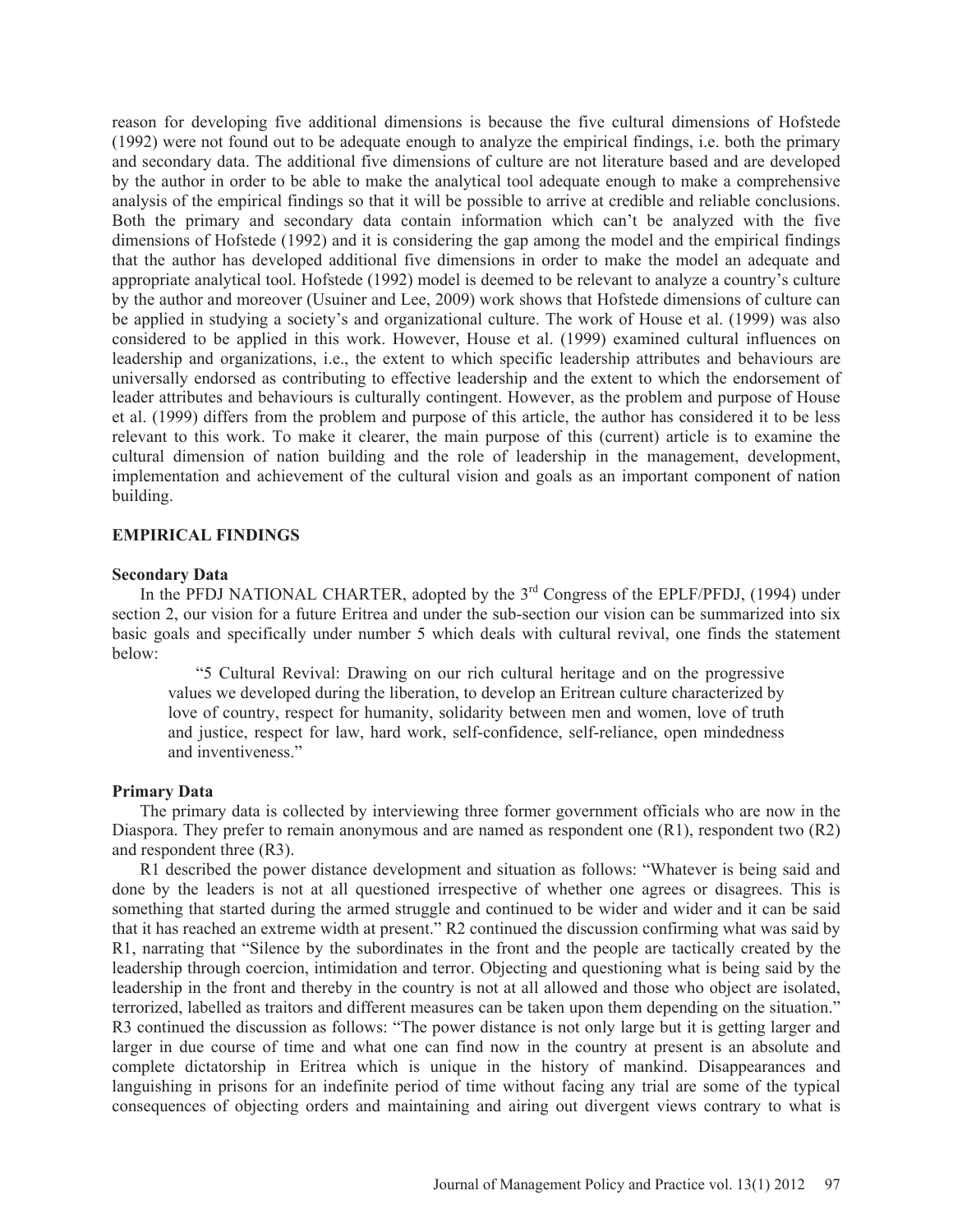coming from the leadership." As an Eritrean, the author's observation is that "Opposing whatever the leaders do is regarded as treason. Isolation, freezing, and imprisonment for an indefinite period of time can be the measures against those who oppose."

Individualism versus collectivism in decision making is said to be in current Eritrea as follows. According to R1, "In the Eritrean society, there was a collectivist way of thinking, decision making, mode of behaviour and mode of operations in almost everyday life. But, the collectivist structure started to change towards an individualist one in the armed struggle following the power distance which was created by the leadership as a means of creating a one man rule." R2 does not differ at all from R1 in his answers. Accordingly, "decisions are made in advance by the individual at the top and a sort of collectivist discussion is conducted to only formalize or ratify what is already single-handedly decided and to present it as a collectivist decision. The president chairs the meetings and discussions are carried out in a very manipulative manner and he does not at all give participants the chance to present and air out divergent views. The loyalist and conformist behaviour of people is secured before they are given the position that allow them to participate in the artificial decision making process. Thereafter, the one man decision is made public in the name of the so-called decision making authority." To R3 individualism versus collectivism in Eritrea functions as follows: "The typical collectivist Eritrean culture is eradicated by the leadership as it does not serve or tolerate the one-man rule. It is replaced by the individualist militarist culture as it serves as one of the main pillars of the illegal regime which does not at all understand the rule of law. What is funny, accordingly, the regime claims to have developed and created a collectivist culture and mode of life which is diametrically the opposite of the prevailing situation in Eritrea. The regime definitely knows that its claims are not at all accepted or shared by anyone in the country however it has the audacity to brag about the collectivist mode of life it has established in the Eritrean society. This clearly shows that the culture of mendacity is being developed starting from people who are holding very positions in the current illegal and lawless regime."

Both masculinity and femininity do exist at present in Eritrea, according to the three respondents. "The president himself is very assertive in all his expressions whether he believes in whatever he says or not and whether his assertions are accepted or not. He very well knows that people do not trust whatever he says but he does say it as he knows that nobody would dare to oppose. He can thus be said to portray a masculine character and expects everyone else either to make the same assertions as he does or to remain silent. In sum, he is assertive and others can also be assertive conforming to whatever he says and does not refuting his 'deeds' and words."

There is an extremely high level of uncertainty avoidance in the Eritrean society at present, according to the three respondents. R1 narrates that "people prefer to be silent in order to avoid the consequences of being active and to take a stand whenever crucial issues are taken up for discussion. The main reason for silence is that people are most of the time doubtful when some issues which are considered to be critical are included in the agenda set for a discussion. As an atmosphere of suspicion and distrust dominates the prevailing situation in Eritrea which means that people do not exactly know why certain issues are discussed, to avoid all the subsequent ifs they remain quite. Of course, remaining silent is not at all appreciated by the authorities but it is much safer rather than to be active and take a stand. Remaining silent leads to suspicion and interrogation as it is considered by the leadership to be related to some new developments which are not to its favour." R2 explains this situation as follows: "If things develop positively in line with one's arguments and positive results are achieved, the results are said to be the fruits of the hardworking leaders' efforts and one will not face any problem as long as one can attribute his contributions to the president and his henchmen. However, if things develop to the contrary and the results are a failure, those who were active and took a stand are kept accountable for the failures and they can face severe punishments. To avoid bearing the consequences of failures, people try to remain quiet and that is why a high level of uncertainty avoidance is a typical feature in Eritrea at present." R3 fully agrees with R1 and R2 and said that "it will make too much sense to make comments in connection with the issue following the cultural dimension long-term versus shor-term time orientation."

R3 discusses the fifth dimension long-term versus short-term time orientation by relating it to uncertainty avoidance as follows: "Depending on the situation, a combination of both long-term and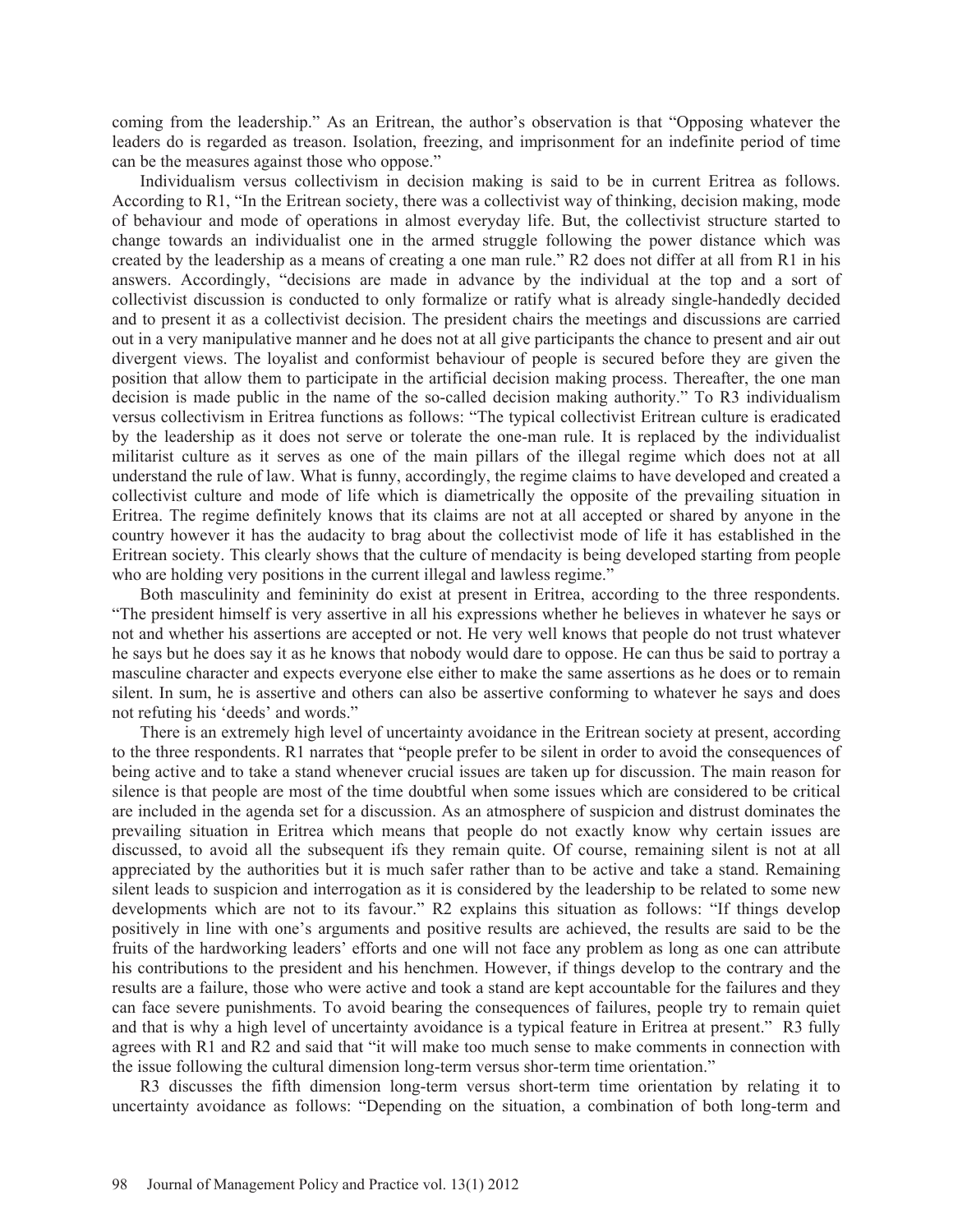short-term time orientation characterizes people's daily life during the armed struggle and after independence in present Eritrea. However the attitude to work and time management has changed after independence in line with the notorious PFDJ militarist culture which is typically characterized by mendacity and denial of the truth. In independent Eritrea the attitude to work and time are two of the mainly mismanaged resources. When a high level of uncertainty avoidance prevails in a society there cannot be a positive attitude to work and proper management of time." After confirming R3s position, R2 presents the following explanation as to why there cannot be a positive attitude to work and a proper management of time. Accordingly, "what is rewarded is on the first hand confirming to whatever position the leaders take and if that is done one has to remain silent and obedient to whatever instruction comes from the above. Proper management of time and attitude to work are not as such very important. What is in the priority list of the authorities is to hail and accept whatever the leadership does, i.e. to follow it blindly and such an approach and attitude is rewarded best." R1 concludes this aspect of culture with the following statements: "The person who mismanages the most critical resources time and work is the president by postponing whatever question is raised to an indefinite period of time. Whenever the president wants to avoid answering questions he tells his listeners/audience that the concerned people will come up with the appropriate information or decision in the appropriate time. Such promises or statements are done by the president since he came to power in 1970 and none of the promised explanations or answers are given by anybody up till now. Moreover, all those who are maintaining high positions in this illegal regime are those who followed the same resource or time mismanagement model and who have blindly followed the presidents orders not those who maintain a positive attitude to work and to the management of time. The very fact that time and work are extremely mismanaged by the president can be explained by his method of freezing highly qualified and experience people from their ordinary job for a number of years and to get paid their usual salary though they sit idly. It is those who oppose the leadership that get frozen from their job not those who are blind followers."

The sixth dimension of culture is neutrality/ambivalence versus active participation in case something goes wrong. R1 commented as follows: "the PFDJ leadership has developed a culture of ambivalence, i.e. to remain neutral whenever crimes are committed or anything goes wrong in the behaviours and actions of the leadership. Alternatively, it is safe for people to show their support whenever something goes wrong or when human rights are violated. This is tantamount to not to question whatever the leaders do and it does not concern people whenever things go wrong. Consequently, people have developed a culture of pretension as if nothing has happened or taken place which makes it possible for the leadership to use its whips in achieving its whims." R2 has made the following comments on this issue: "Various groups are organized by the leadership in different periods of time to spread this poisonous culture. Whenever, the leadership has made or intends to make some serious blunders, it activates these groups among the people or the army to preach for neutrality and indirectly to make legitimate and acceptable any illegal measures." "The fact that people do not participate actively and do not try to find out what has taken place and why and simply remain dormant as if nothing has happened, when it actually has happened can be observed in the daily life in Eritrea. It is not only that people remain neutral in such instances, some people actually hail the illegal and criminal acts of the leaders as such opportunistic behaviours are highly rewarded by the leadership. It is such type of people that one can find holding various key positions at various levels in the PFDJ regime, which is characterized with a typical inhuman militarist culture, according to R3." The existence of the militarist culture in the PFDJ regime is confirmed by R1 and R2. Accordingly, "the ruling clique terrorizes, intimidates, pacifies its opponents, however if those measures do not bear the intended results it finally imprisons and or liquidates its opponents, i.e. those who maintain divergent views that question and can threaten its political and leadership position. This clearly shows that it has created an inhuman militarist culture characterized by terror, intimidation, demoralization, isolation, liquidation, silence, blind obedience, secrecy, unaccountability, distrust, division and mendacity."

The degree of acceptance of evidence based versus unsubstantiated allegations is also another cultural dimension discussed in the conceptual framework. R1, R2 and R3 have fully agreed that "people have started to accept the president's unsubstantiated allegations against some elements without asking any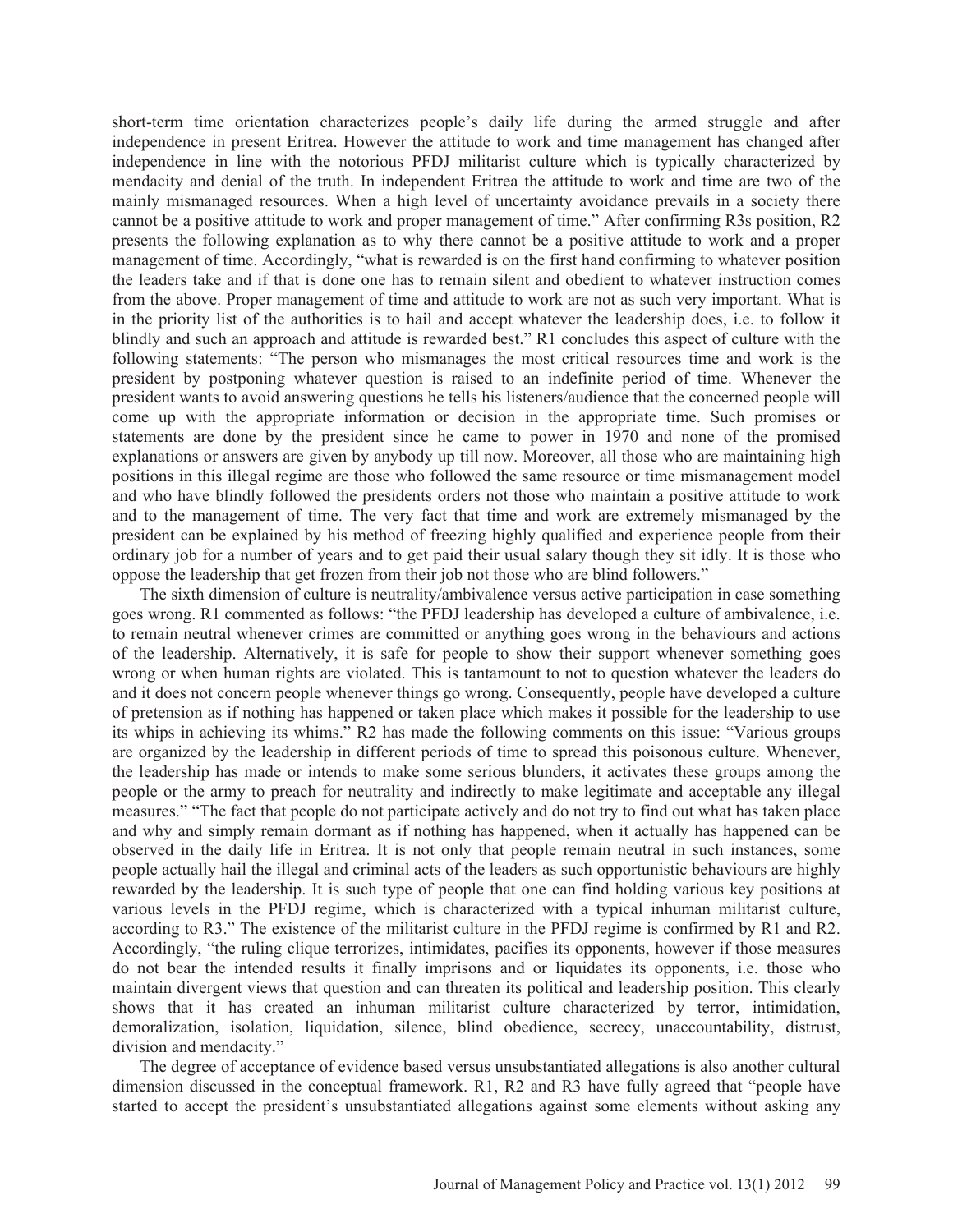evidence. The president whenever asked as to why certain measures are taken and what is happening the usual answer is to tell people that the concerned elements will give the right explanation about this issue or those issues when the time is ripe. Asking a concrete evidence whenever people are punished or some measures are taken against them is considered like a treasonous act and it can cost someone, whatever the president or his henchmen consider to be appropriate. Such an inhuman and harsh approach makes people remain silent, actually when they should agitate in public and ask for substantiated evidence as to why such measures are taken." The author's experience is that "a culture of ambivalence to secure his own existence, mendacity, pretension, justifying the unjustifiable to satisfy the leaders, the culture of why should I get bothered when those who oppose injustice suffer, the culture of denying the truth and the culture of reversed reality replaced the typical Eritrean culture of tell the truth and sleep in the railway line. Instead of saying/telling the truth, pretending as one has neither seen nor heard the suffering of the innocent or supporting injustice to secure self-promotion is observed to occur in the people's daily life in current Eritrea<sup>"</sup>

Making true versus mendacious statements whenever serious explanations and concrete evidences are needed in critical junctures or public meetings and interviews is the another dimension of culture considered in this study. According to R1, R2 and R3, "Say the truth and sleep in a railway line was the typical Eritrean culture. But, truth has lost its value after independence" according to all three respondents. "What is important or of value now is how to climb in the ruling clique's hierarchy. It is not the one who tells the truth who can get or consolidate power in the current Eritrean regime. Denying the truth and telling something which is totally a lie has started to become a reality in the country which is highly valued. The person who is well known for denying the truth or the reality and telling something which is a pure lie is the president. In various occasions he has been heard saying something which does not reflect the reality in the ground. The president has made mendacious statements by denying the truth in televised interviews, public meetings and occasions such as a New Year address. Nobody dares to expose the lies as it can have grave consequences and, to the contrary, people blindly accept the lies and it is really frustrating to listen to people repeating the white lies of the president. Such coward behaviour is rewarded with promotions and different types of benefits. In sum, it can be said that tell the truth and sleep in a railway line is replaced by repeat whatever the people in power say even if you definitely know that they are denying the truth and you will get some temporary benefits."

High versus low level of the love of country is also another cultural dimension discussed incorporated in the applied model. R1, R2 and R3 agreed that "there was a very high level of the love of the country among Eritreans during the armed struggle and during the early years of independence." R1 explains "the high level of the love of the country of Eritreans could be measured by the readiness and willingness of both the youth and the elder generation both the male and female showed to join both liberation fronts during the armed struggle. On top of that Eritreans sacrificed their precious life to liberate their country which shows the high level of love of the country." R2 compared the proportion of Eritreans who joined the revolution with those who were going to the Diaspora before and after independence to show the change which is taking place in the level of the love of country by Eritreans. Accordingly, "The level of the love of country has declined sharply as the number Eritreans who were going abroad was a very small percentage of those who were joining the liberation struggle to sacrifice their life for the cause of the people. However, at present the number of Eritreans who want to live in the country is a very minor percentage of those who want to go abroad a change which clearly shows how the love of country is changing from time to time after independence." R3 explains the situation as follows. "Actually, it cannot be said that the love of country is declining but it makes more sense to say that people have lost hope in the leadership which is bleeding the country into death and people try to leave the country to search for a better life in the Diaspora as they do not see a promising future in the country. Moreover, most of those veteran fighters of the liberation struggle are not properly rewarded by the leadership and people have started to develop the attitude of why should I, i.e. an attitude which has a negative impact on the level of the love of country."

*Open* versus *closed mindedness* as well *as inventiveness* versus *lousiness* is the last cultural aspects discussed. R1, R2 and R3 said that "those two issues are closely related and argued that it is better to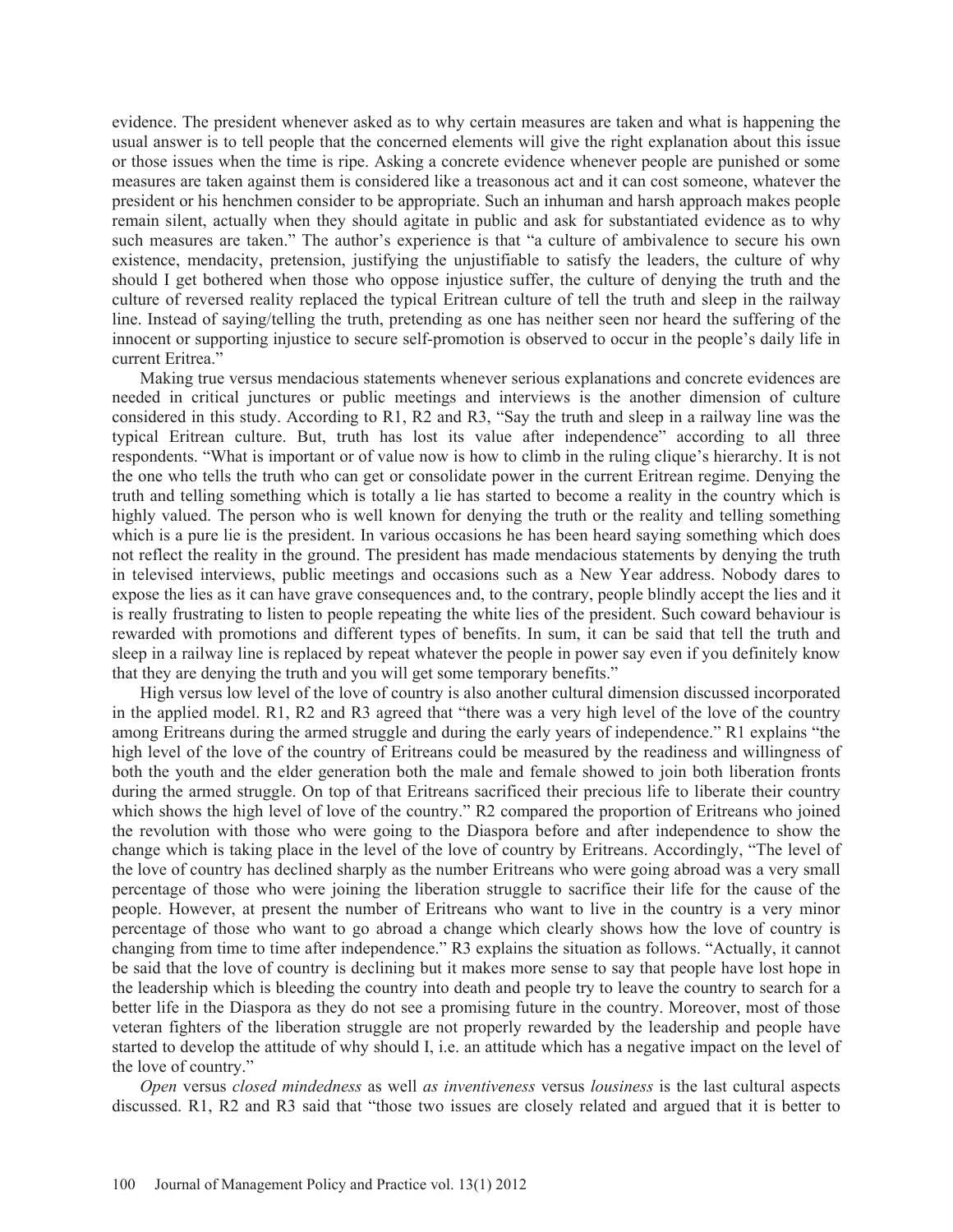address them jointly rather than deal with them separately to avoid confusion." Specifically, according to R1 "open mindedness and inventiveness are well appreciated and encouraged by the Eritrean leadership as long as they can contribute to the development and consolidation of their political power. However, by being open and inventive if one can challenge the leadership excessive illegal and unconstitutional power and if one can disclose their failures and misuse of power it is not at all tolerated and it can have very serious consequences and one can be labelled as a traitor or be accused as a treasonous individual." According to R2, "open and inventive minds are in the process of being replaced by closed mindedness and lousiness as a means of avoiding uncertainty and the thereby following harsh measures that can be taken against those who are involved." R3 made the following comments: "A person who is open and inventive and who tries to find out mysterious things and facts that can lead to the disclosure of the leadership failures is not at all tolerated by the leadership as that can threaten its position. Such an act can be punished and to be on the safe side people have chosen to remain passive by being blind followers of the developments which are initiated and appreciated by the leadership."

#### **DISCUSSION**

# **Setting the Direction and in Terms of a Specific Vision and Goals**

The main problem is not to assess how credible and realistic the cultural vision is and how it is implemented. The problem is due to the absence of a properly defined cultural vision and goals of nation building. Of course one can find a cultural vision in the PFDJ charter which was adopted in 1994. The ruling clique calls this charter a national charter and the author argues that this is unconstitutional and illegitimate as the PFDJ party is by itself an illegal and unconstitutional organization which is not the legitimate representative of the Eritrean people. This proves that the PFDJ has imposed its inhuman and militarist cultural vision, views, values and goals which are discussed in the previous section on the whole country and its population.

This is a top-down approach rather which means that leadership sets a party direction and vision and imposes it to be a national vision and the people participate only by accepting what is imposed on them with no consideration of their vision, views, values and goals. The approach denies to the people the right to determine theirs and their country's future and destiny. This is a leadership failure as it does not differentiate a party's vision from a national vision, and at the same time as it imposes its party's militaristic vision on the whole country. The other leadership failure is its inability to understand that a nation cannot be built in the absence of well defined and articulated national direction and vision developed with the full participation of the people. The third failure is the development of the nonparticipatory and top-down approach which does not consider the views, core values, principles and will of the people.

The contents of the cultural vision enshrined in the PFDJ charter under ´cultural revival´ are also based on false premises as to what are promised to be developed in that section are cultural values which were possessed by the Eritrean people even before the beginning of the revolution. To claim that those values are developed during the armed struggle and will be developed further after independence makes the vision itself incredible, unrealistic, non-measurable and unachievable. Actually, the primary data has clearly illustrated that the clique in power has destroyed the dynamic value-based culture rooted in the people's uniqueness as such a culture does not tolerate the one man rule. Let us consider another aspect of the cultural vision that the charter promised and, i.e. to develop an Eritrean culture characterized by love of country. About one hundred thousand Eritreans are martyred to liberate the country and to defend its independence. If the love of country was not deeply rooted in the cultural value of the people, Eritreans would not fight for thirty years to liberate the country and they would not have continued to do so to defend the liberated country. This clearly shows that the leadership has miserably failed to be a living model for its conviction as it is not convicted at all.

To be the driving force of national efforts a vision has to be translated into S.M.A.R.T. goals. However, as the vision was not at all realistic and credible it could not be converted into S.M.A.R.T goals and this makes it a major handicap in nation building which is one of the major failures of the leadership.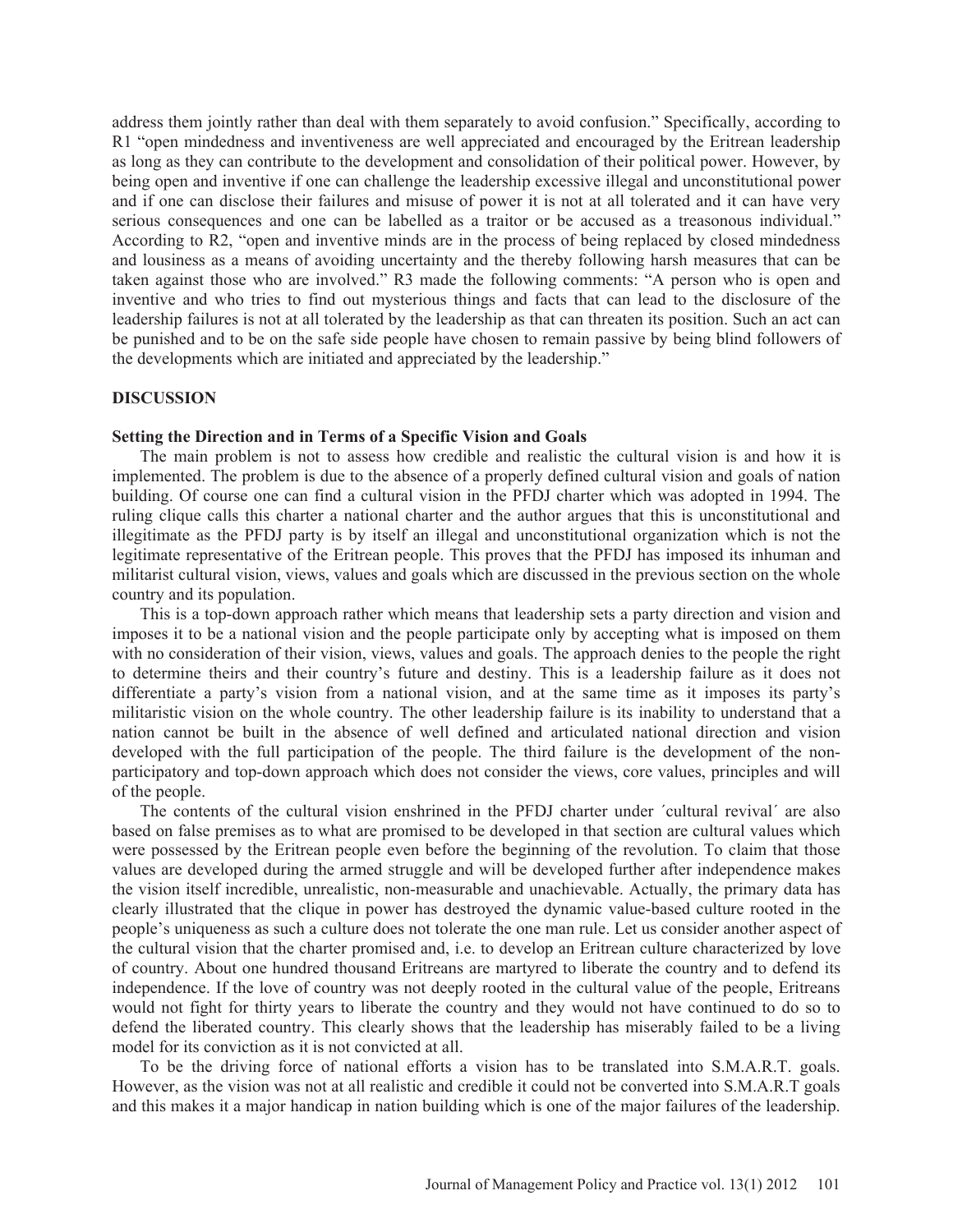Actually, the major leadership failure is that it destroyed the Eritreans love of their country and replaced it by the militarist culture to secure personal aggrandizement and personal interest of the leaders. At present everyone starting from the president has become self-centred and promotes his own interest at the expense of the people and the country. Anyone who gets an opportunity leaves the country and does not want to return as one cannot see a better future that is attractive enough to justify the sacrifices and hardships the change will require.

The primary data provides a clear evidence that the leadership destroyed the Eritrean culture and replaced it by its militarist culture that serves its hidden vision and goals and this is one of its serious cultural blunders and worst failures in the cultural dimension of the nation building process in particular, and in the Eritrean history in general. The main aim of replacing the Eritrean culture by the militarist culture is to implement the PFDJ vision, i.e. the undeclared and hidden vision at the cost of the Eritrean official vision of building a peaceful, developed, democratic and constitutional government that respects human rights and the rule of law.

The cultural blunder committed by the core leadership created one of the serious in-depth division at various levels in the party in 2000 (http://news.asmarino.com/PFDJ/membership/Introduction.asp). The division had and has a catastrophic impact on the nation building process. One of the main reasons for the division in the party is because there was no unity about the vision of nation building in general and the cultural aspect in particular. It is also a clear illustration of the fact that the party charter was not even fully shared by the leadership and the other members. This further shows that a certain core faction of the leadership has imposed its vision and values not only on the party members and on the population as a whole, but also on another leadership faction, i.e. a peripheral faction of the leadership. Imposing the minority's cultural vision on the other leadership members in particular and on the population in general is a serious cultural blunder and a measure leadership failure in nation building.

#### **Crafting Strategy to Fulfil the Vision**

The primary data has clearly illustrated that that there was no credible cultural vision developed by the PFDJ. Moreover, the PFDJ vision was not set to be implemented but to mobilize various types of resources and to make the people rally behind the clique in power and to finally use the resources and the people to support the hidden vision and goals of the one man built and owned regime and its leadership. Instead of developing the said vision, the leadership developed a militarist strategy to destroy the existing value-based culture and to replace it by the PFDJ militarist culture that can serve the implementation of the vision of the one man unconstitutional regime. The militarist culture prevailing in Eritrea today and the strategy applied to build it is a long range process that started during the armed struggle. After independence, the same militarist strategy and militarist culture in a modified form camouflaged by some seemingly civilian values are applied though the objectives and the strategies of the leaders have remained the same.

#### **Mobilizing the Whole Nation behind the Vision, Goals and Strategies**

Some of the prerequisites to mobilize people behind the vision, goals and strategies are a clear vision, credible strategy and a demonstrated commitment to improve welfare and being demonstrably zerotolerant of corruption. All these prerequisites are nonexistent in Eritrea and they cannot be used to mobilize the people to rally behind the hidden militarist vision, the accompanying deceptive militarist strategies and the thereby following hidden militarist goals.

The current leadership applies various militarist tactics such as coercion, deception, denial of the reality, diversion, confusion, distortion, terror and intimidation to mobilize the people, as it cannot mobilize people by motivation and inspiration. It cannot at all motivate and inspire people to motivate them in the implementation of the militarist vision as it never did or attempted to satisfy basic human needs for achieving a sense of belongingness, recognition, self-esteem, a feeling of control over one's life, and the ability to live up to one's ideals. It has committed a militarist cultural blunder and a leadership that has scored a worst failure in the cultural dimension of nation building cannot motivate people to rally behind the vague militarist vision, the thereby following militarist strategies and hidden militarist goals.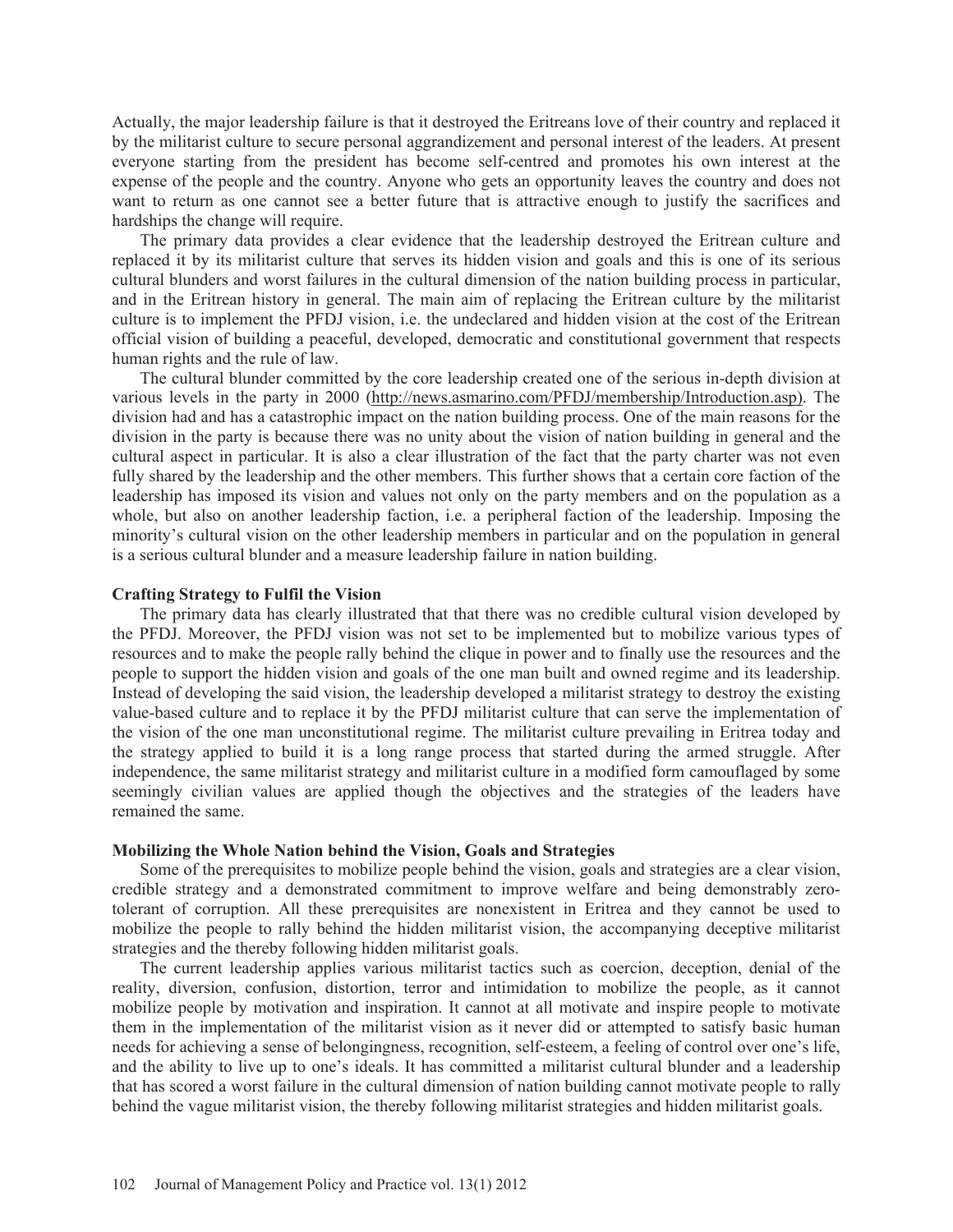#### **Managing Change Effectively**

Nation building is mainly a matter of managing change effectively. The PFDJ clique in power is not ready to make any change that does not serve its power interest. If it notices that a change can weaken its position it takes militarist measures which are diametrically the opposite of the change needed. Those who take initiatives for change can get punished with extremely harsh measures which are beyond imagination. In 2000 two groups of Eritreans took initiatives for a positive change when they clearly understood that the nation building process was jeopardized and was moving in the wrong direction. The ruling cliqued denied this reality and totally rejected the change demanded by accusing both groups of committing treasonous acts. The clique in power promised to build the existing Eritrean cultural values which is incredible and unrealistic. Finally, it destroyed those cultural values and replaced them by the militarist culture which can facilitate the implementation of the hidden militarist vision and militarist goals.

#### **Decision Making and Problem Solving**

It is already illustrated that the leadership has failed to perform the first four tasks of leadership. These failures prove how poor and incapable the leadership is to make decisions and to solve problems. Actually, making underground, unpredictable and incomprehensible militarist decisions, creating problems and a sense of uncertainty, insecurity and tension typically characterize the leadership rather than making rational decisions and solving problems. It is not leadership by decision making and problem solving that typically operates in Eritrea, it is rather leadership by tension, uncertainty, insecurity, intimidation, interrogation, terror, distortion, disinformation, confusion and denying the reality. Such type of an atmosphere enables the leaders to cover up their weaknesses and past failures and to put the blame of the failures on others. Actually, the decision to destroy the Eritrean culture and to replace it by the militarist culture is a very clear evidence of the lack of the proper quality of decision making and problem solving. The other typical example which shows how poor the quality of leadership is in terms of decision making and problem solving is how the president and his 'yes-boss' clique has dealt with the border issue with Ethiopia from 1998-2000.

### **Developing Other Leaders**

One of the main duties of the PFDJ central office is to develop blind followers of the president and at the same time to destroy any leadership quality that exists in the country to demonstrate that the president is irreplaceable. Instead of strengthening the existing leadership quality immediately after independence, the president started to destroy, defame and underestimate the leadership capacity of the liberation struggle veterans and that of the civilians. Anyone who possessed a leadership quality in the country was either frozen or imprisoned or isolated and demoralized by the clique in power. The fact that the president has destroyed and is still destroying the existing leadership quality instead of developing new leaders and multiplying the existing ones is another remarkable chapter in the series of his failed chapters in the Eritrean history. According to the myth in the country which the people are made to widely believe, the only person who possesses leadership quality in the country is the president which is completely false.

### **DEVELOPMENTAL (EFFECTIVE) AND LEGACY-BUILDING LEADERSHIP CHARACTERISTICS**

The fact that the leadership has systematically destroyed the typical Eritrean culture and at the same time national deterioration is occurring and getting worse continuously is a clear indication that the country lacks quality, legitimate and just leaders. Moreover, the fact that the leadership has done to the contrary of what it promised to do in the cultural dimension of nation building is a clear evidence that it does not possess the character, competence and care of developmental (effective) leadership.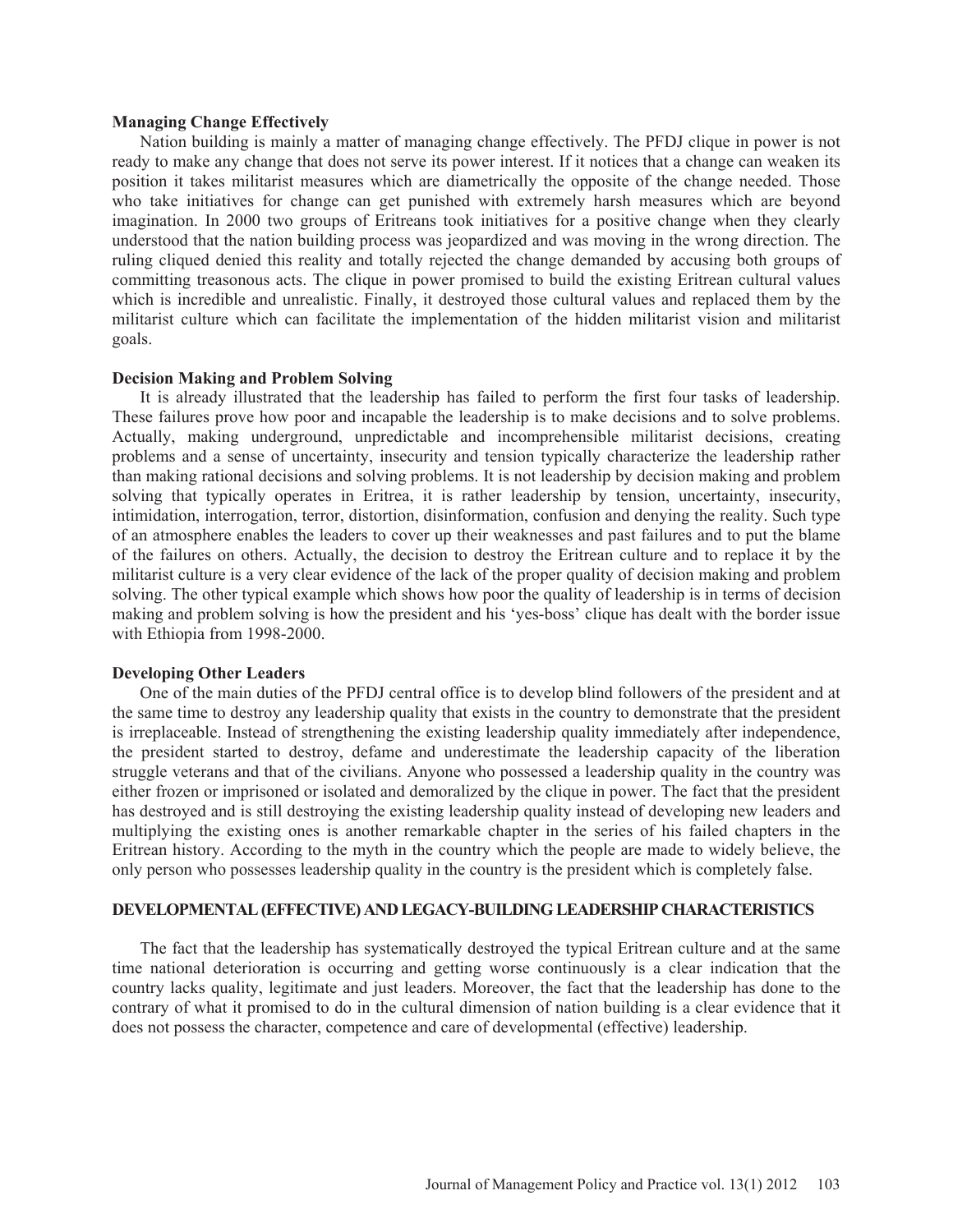#### **CONCLUSIONS**

This article both theoretically and empirically illustrates that the Eritrean regime has committed a cultural blunder and scored one of its main historical failures in the cultural dimension of nation building. The justification for this conclusion is that this work has clearly demonstrated that the current leadership has systematically and in a well-planned approach destroyed the dynamic value-based Eritrean culture which is deeply rooted in the uniqueness of the people. The other justification is that the main reason for destroying the Eritrean culture is that the leadership has from its early existence realised that such a valuebased culture cannot serve as a pillar or building block for the illegal PFDJ regime. The other conclusion is that the one man built, owned and controlled leadership has replaced the Eritrean culture by a militarist culture of liquidation, terror, intimidation, silence, blind obedience, unaccountability, secrecy, mendacity, large power distance, time mismanagement, uncertainty, distrust, division and ambivalence to secure the illegal and unconstitutional one man rule. The other conclusion is that the cause for the failure in the cultural dimension of nation building is the lack of a developmental leadership and this is justified by the fact that the leadership does not possess quality, legitimacy, justice, character, care and competence to accomplish the task of nation building successfully. Moreover, it developed an incredible, unattractive, unclear, unspecified, non-measurable, non-achievable, unrealistic and not time bound militarist vision, goals and values that derailed the nation building process instead of providing proper direction for nation building as it promised. It further developed inappropriate militarist strategies which are inappropriate to mobilize people behind the nation building process. The other leadership deficiencies are its inability to deal with development challenges, to make vital decisions and to develop other leaders. The final conclusion is that a leader that can match the task of a nation building is a visionary and interactive leader that possesses quality, legitimacy, justice, care and competence none of which the Eritrean leadership possesses.

#### **MANAGERIAL IMPLICATIONS**

Firstly, the vision of nation building has to be developed with the full participation of the population from the very early stage. Secondly, the leadership has to be honest to its people and should not promise a vision that it is not committed to and that it never intends to implement. Thirdly, developing a hidden party vision and mobilizing resources in the name of the official vision to be used in the implementation of the hidden vision creates only confusion and nothing can be achieved from this mysterious way of leading nation building. Fourthly, such an approach makes people suspicious and makes it very difficult to make them rally behind any vision in the future. Fifthly, for the leadership to win the trust of the people again adequate explanation should be given of the underlying causes for failure and the lessons drawn and how they will be incorporated in the future course plans. Finally, an action plan should be developed by the leadership to bridge the competence gap that exists among the current leadership and the leadership that can conduct the task of nation building successfully, i.e. a developmental (effective) leadership in nation building.

# **REFERENCES**

Abraha, D. (2009), Leadership Crises and Nation Building in a Politically Turbulent Environment, the Case of the so Called Peoples Front for Democracy and Justice (PFDJ) Central Office in Eritrea. IAABD Conference, at Makerere University, Kampala, May 19-23, 2009.

Adei, S. (2004). The Promise of Leadership, The Chances of Ghana Having The Leadership To Move From the Country From Third to First World. Accra: Combert Impressions Limited.

Adei, S. (2004). Leadership and Nation Building. Accra: Combert Impressions Limited.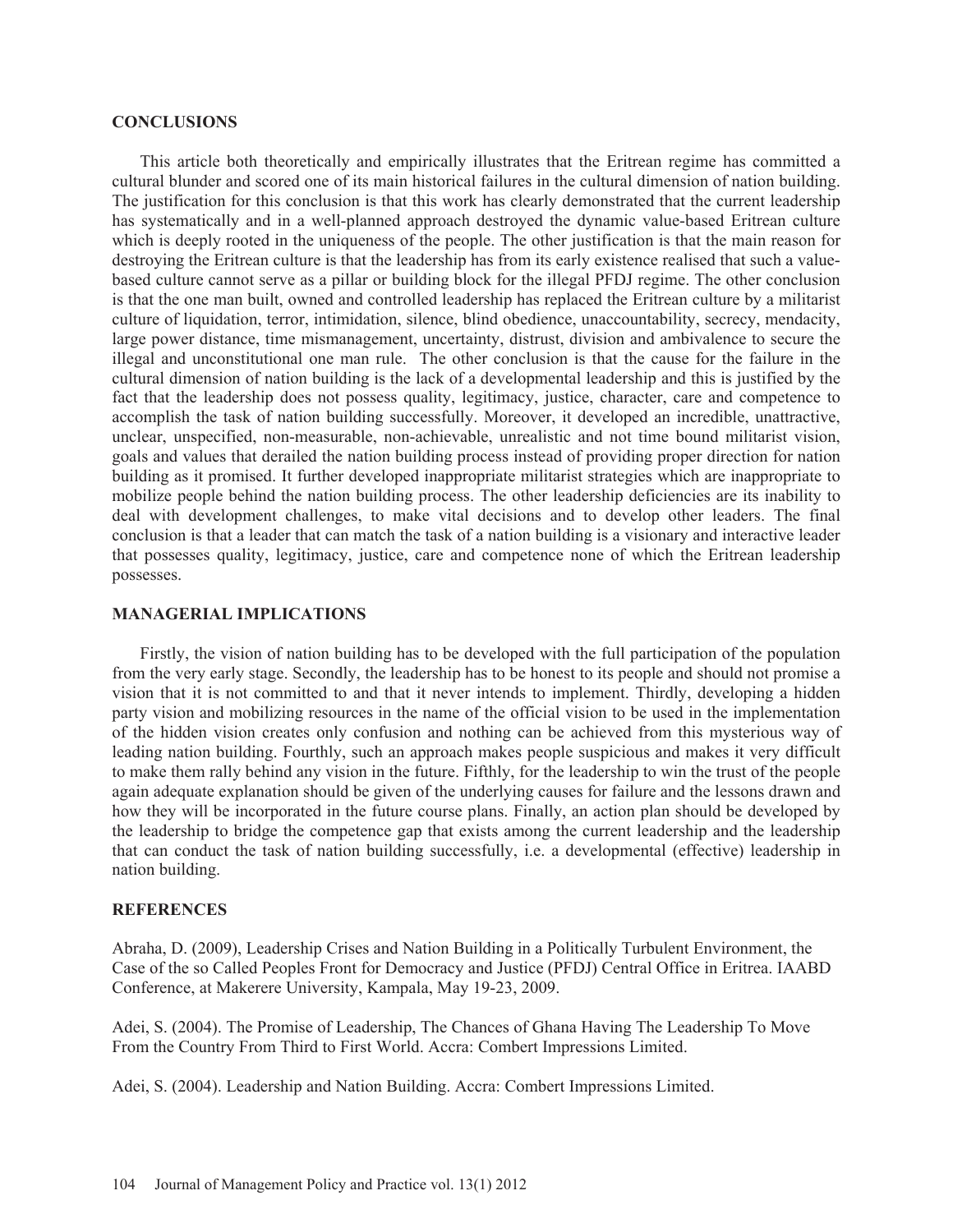Basil, D. (1992). The Black Man's Burden: Africa and the Curse of the Nation State. New York: New York Times Books.

Bloisi, W. Cook, C.W. and P.L. Hunsaker P.L. (2003). Management and Organizational Behaviour. New York: McGraw-Hill.

Czinkota, M.R. and Ronkainen, I.A. (2010). Principles of International Marketing. South-Western: CENGAGE Learning.

EPLF. (1994). A National Charter for Eritrea: For a democratic, just and prosperous future. Approved by the Third Congress of the Eritrean People's Liberation Front (EPLF). Nacfa:Sabur Printing Press.

G13, (2000). An Open Letter to President Isayas Afewerki, Berlin Manifesto.Retrieved on January 2, 2009 from http://eritreaone.com/Archive/FebruaryArchive.htm.

G15, (2001). An Open Letter to all Members of the PFDJ. Retrieved on November 15 from http://news.asmarino.com/PFDJMembership/Introduction.asp.

Hofstede, G. (1992). Cultural Constraints in Management Theories in Wren (1995) (eds.). Leader's Companion Insights and Leadership Through The Ages. New York: The Free Press New York.

House, R.J.et al. (1999). Cultural influences on leadership and organizations: Project Globe in Mobley, W.H., Gessner, M.J. and Arnold, V. (1999), (eds.). Advances in Global Leadership. Bingley, UK: Emerald Group Publishing Ltd.

G2000, (2001). A Call for a Dialogue Among the Reformers and the President. Retrieved on December 12, 2008 from http://www.awate.com/portal/content/view/4885/3/.

Janis, I. (1982). Groupthink: Psychological Studies of Policy Decisions and Fiascos 2<sup>nd</sup> edition. Boston: Boston Houghton Mifflin Ltd.

Jobber, D. and Fahy, D. (2009). Foundations of Marketing: Great Britain: McGraw-Hill.

Kotter, J.P. (1999). What Leaders Really Do? Boston: The Free Press.

Kotter, J.P. (2001). Leading Change. Boston: Harvard Business School Press.

Max, Weber. (1905). The Protestant Ethic and the Spirit of Capitalism.

Mekonnen, D.R. and S.M. Abraha (2004). The Plight of Eritrean students in South Africa. Work in progress.

Munroe, M. (1993). Becoming a leader. California: Pneuma Life Publishing.

Northouse, P. G. (2004). Leadership – Theory and Practice. Thousand Oaks, California: Sage Publications, Inc.

Richards, D., & S. Engle (1986). After the Vision: Suggestions to corporate visionaries and vision champions. In J.D. Adams (Ed.), Transforming leadership. Alexandria, VA: Miles River Press.